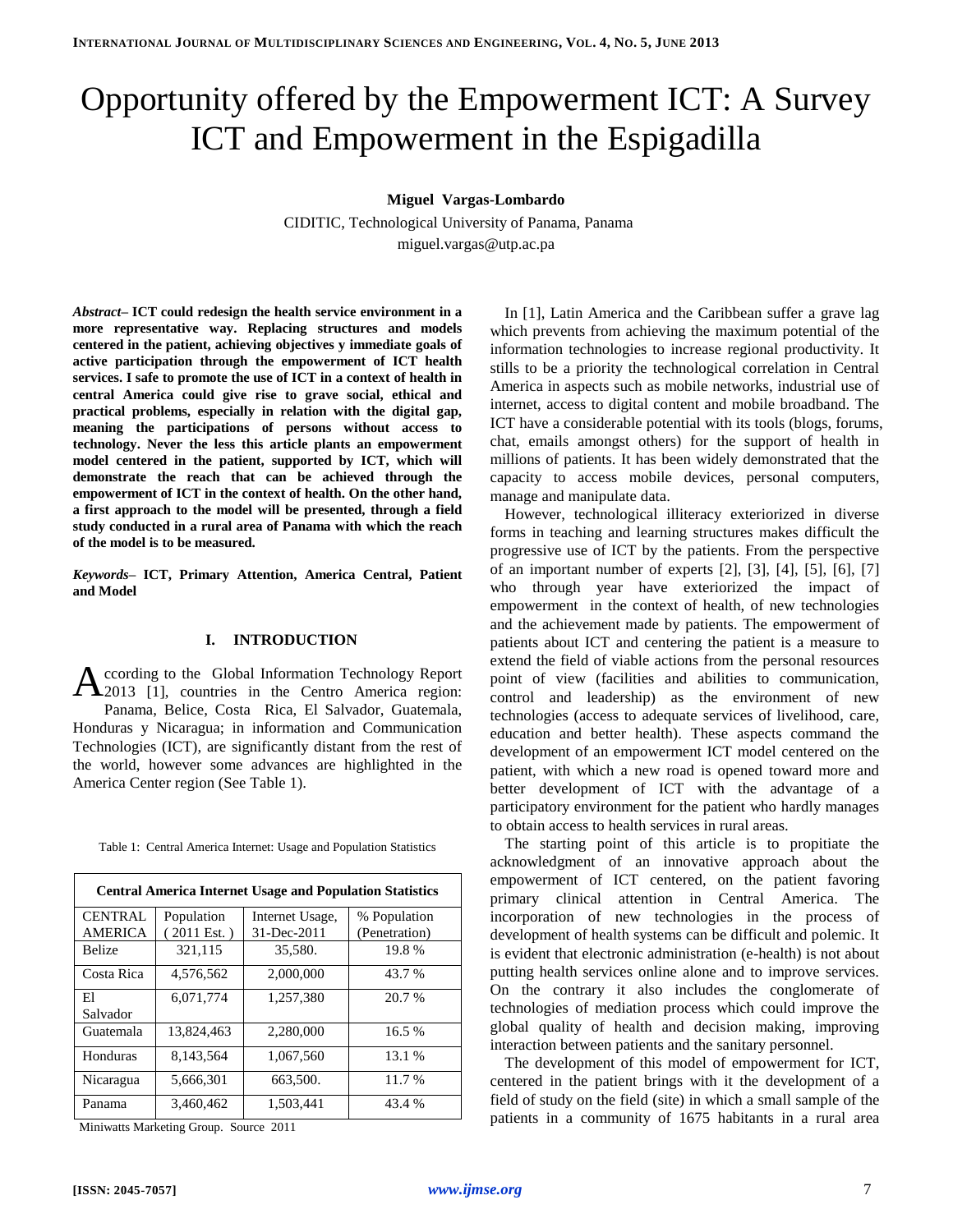denominated la Espigadilla, located in the province of Los Santos, Republic of Panamá. This article is organized in the following way, section I ICT and health in Central America, followed by section II the opportunities that offers the empowerment of ICT in health and its social impact. In section III the empowerment of ICT centered on patients. In section IV the case study of La Espigadilla a first approach. Section V conclusion and future works.

# **II. OPPORTUNITIES WHICH THE ICT EMPOWERMENT OFFERS IN HEALTH AND SOCIAL IMPACT**

One of the contributions of the ICT and which suppose of the patients (above all for those situations of social exclusion and technology) is a positive value and the reference in the society which it becomes a tool of acknowledgment and mobility for reference groups.

Not to dispose of a work, not counting education according to time, not to have family ties who support in health care, no access to basic health services, not counting with ICT services which support in care, these leave the patient in a place with no social value. In this sense the ICT must return in different ways this forgotten place back into society. For the return of the patient in the use of ICT involves the acquisition of new experiences and learning, for other to open to a new relation system. Others are link even further to familiars or even it simply allows them to keep a connection to "reality" important aspect important to the link empowerment of ICT. This link must be translated to acceptance of substantial improvements in the environment of the patient. For the patient this implies to adhere to the ICT and improve the quality of its healthcare.

In the sanitary personnel on which lays the organization, should conduct to represent a progressive role in regards advantages and opportunity the ICT such as facilitators and mediators for a positive change in the relation with the two environments both for the patients as for the sanitary personnel. Achieving a display of ICT which contributes to self-care of patients and within their own environment and its displays what happens to the development of software applications which attend the need of patients as is the case of the model concentrated in the context of patients and sanitary personnel with a focus towards preventive care.

The model denominated "sofias" Integration software for Ubiquitous adaptive integration" form part of one of the efforts to integration of diverse platforms of hardware and software the need for information, collaboration and care of those patients in the Republic of Panama who what or require the information about care and attention of patients in terminal conditions. On the other hand, the "sofias" model (see Figure 1 and Figure 2), organize and allow the access to information individual and share it between the sanitary personnel (medics, nurses, technicians of health) the diverse geographical areas of the country. Facilitation of the display of ICT in a world of relations for the health of patient in terminal state which with draws persons from isolation, and integrates them socially, reinforcing communication and collaboration in the familiar environment of the patient.



Fig. 1: Development schematic of Software "Sofias"

| domento                                     |                                                           |                                                                      | <b>Yarisel Núñez</b> Salir |  |
|---------------------------------------------|-----------------------------------------------------------|----------------------------------------------------------------------|----------------------------|--|
| <b>Atención Domiciliaria</b>                |                                                           |                                                                      |                            |  |
| Registro de visitas domiciliaria            |                                                           |                                                                      |                            |  |
| 1Capturar datos                             |                                                           | Capturar Datos                                                       |                            |  |
| 2Agenda                                     | -Datos de Identificación                                  | Datos Personales del Paciente                                        |                            |  |
| Registro de actividades diarias             | Nº Tarjeta de Seguimiento:<br>Número de Cédula:           | Nombre:<br>Apellido:                                                 |                            |  |
| $\sigma_{\rm SIRCO}$                        | $\overline{\phantom{a}}$<br>Nacionalidad: ALBANESA        | Fecha de Nacimiento:                                                 |                            |  |
|                                             | Tipo de Paciente:                                         | Sexo: FEMENNO -                                                      |                            |  |
| Indicadores<br>3Total de visitas realizadas | @ ASEGURADO @ NO ASEGURADO                                | Tipo de Sangre: 0+                                                   |                            |  |
| 4Tiempo promedio por visita                 | Datos de Contacto/Direccón                                |                                                                      |                            |  |
| SNúmero de visitas por paciente             | Provincia: BOCAS DEL TORO                                 | Datos de Registro Médico<br>Etnia: NO INDIGENA<br>$\pmb{\mathsf{v}}$ |                            |  |
| 6Actividades realizadas por visitas         | Distrito: BOCAS DEL TORO                                  | Programa: INFANTL =                                                  |                            |  |
|                                             | $\overline{\phantom{a}}$<br>Corregimiento: BOCAS DEL TORO | ∍<br>Categoria: 0-29 DÍAS                                            |                            |  |
|                                             | Dirección Detallada:                                      |                                                                      |                            |  |
|                                             |                                                           |                                                                      |                            |  |
|                                             |                                                           |                                                                      |                            |  |
|                                             |                                                           |                                                                      | <b>REGISTRAR</b>           |  |
|                                             |                                                           |                                                                      |                            |  |
|                                             |                                                           |                                                                      |                            |  |
|                                             |                                                           |                                                                      |                            |  |
|                                             |                                                           |                                                                      |                            |  |
|                                             |                                                           |                                                                      |                            |  |
|                                             |                                                           |                                                                      |                            |  |
|                                             | $\frac{1}{2}$ $\frac{1}{2}$ $\frac{1}{2}$                 |                                                                      |                            |  |
|                                             |                                                           |                                                                      |                            |  |
|                                             |                                                           |                                                                      |                            |  |
|                                             |                                                           |                                                                      |                            |  |
|                                             |                                                           |                                                                      |                            |  |
|                                             |                                                           |                                                                      |                            |  |

Fig. 2: Development schematic of software "Sofias", Home Care

In the last years the subject of Health and ICT has become an ever growing subject each time more dominated by debate because to the increase in the costs of health systems and the need to improve the efficiency and quality of presentation in sanitary assistance. In the last years the concepts of telemedicine and electronic health have transform in a significant way in developed countries, achieving large levels of importance in the promotion, attention, and care of population. This is due to the rapid development of communication networks and ICT.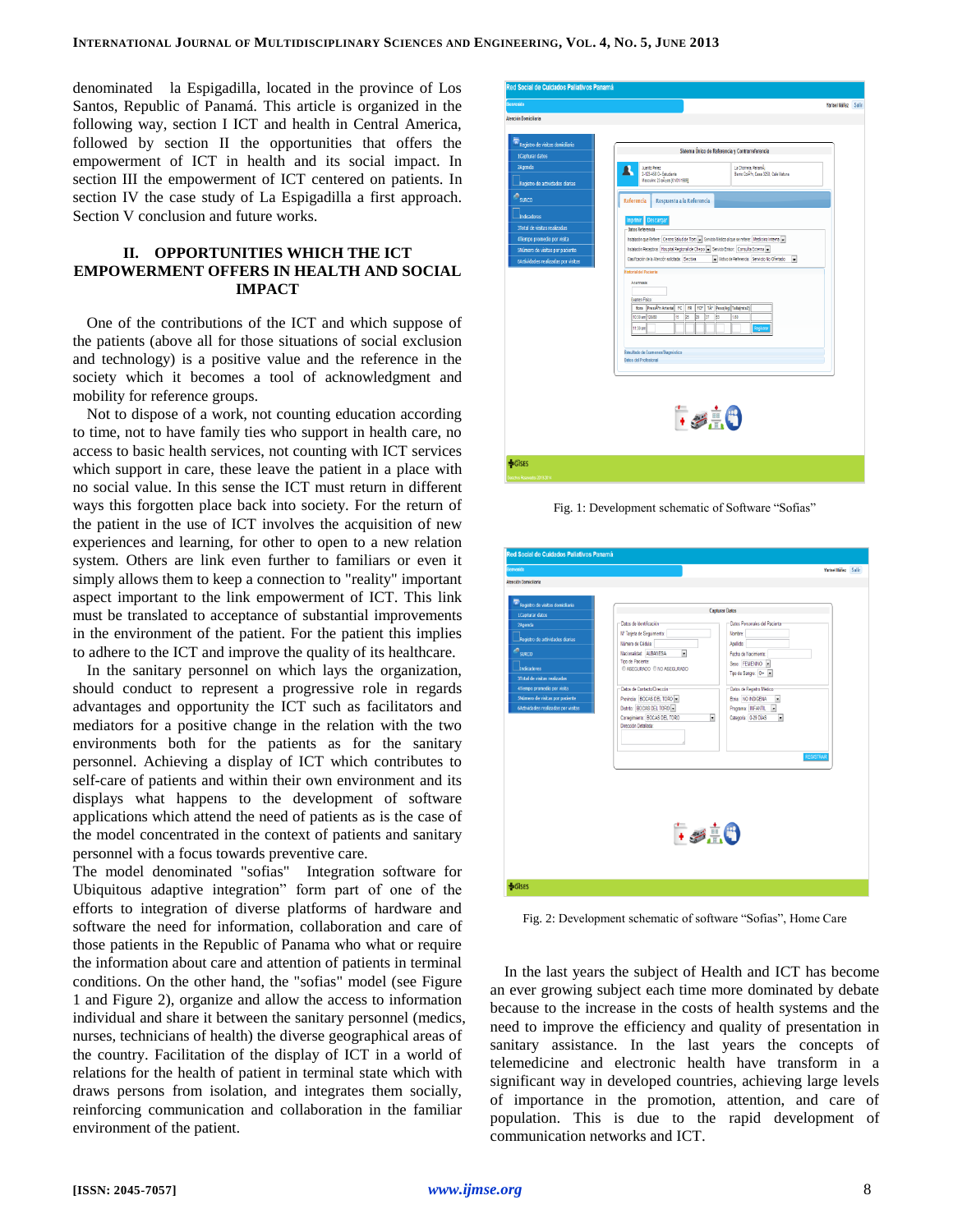However, this unquestionable advance is put in injection between regions and countries, both in rural and urban areas of Latin America and the Caribbean [\[8\]](#page-4-7). In 2011 [\[8\]](#page-4-7) propose to develop a strategic plan using as main axis electronic health and the progressive improvement of attention access by patients and basic services of health in Central America and the Caribbean.

This proposal manifest an undeniable reality which is the urgent need to integrate ICT not only among patient populations, but also amongst doctors, nurses, and the rest of the actors involved in the day to day operations, attending a population which demands more and better health services. It is because of this that different government organism and professionals as well as scientific societies has begun to systematize this knowledge to establish protocols for its use and regulation, as instruments of validations its effects. Because of this, the use of ICT for health, implanted in a personal act between sanitary personnel and the environment of patients in which the attitude, aptitude, motivation and satisfaction and the decisions of the patient and its environment, amongst others, are responsible for the exit of this technology.

In the development of ICT components in health is imperative to know the aspects and reach the necessary competencies to promote them, is a challenge for the professional of the ICT, conducting the process which will favor the daily activity in the environment of sanitary personnel and patients, recognize the need to build new instrument and scenarios to facilitate the care, attention and equity in health, using an effective use of ICT.

# **III. EMPOWERMENT OF PATIENT-CENTERED ICT, THE MODEL**

The proposal of an ICT model concentrated in the context of patients brings the development of a strategy of collaboration and integration focused on active participation, see Figure 3.

The model appropriates of an important group of concepts with which the first part of the proposal is developed, which then is validated in diverse scenarios taking into consideration the model proposed The exposed model, "Empowerment of patient-centered ICT, the model", engulf the concept of patients with which is try to option a ubiquitous participation through diverse dispositive of ICT achieving collaboration with subject with enforces empowerment of the ICT for health. The model will have a platform of collaborative network, linking and participative. On the other hand the ICT (software) service are made available from diverse communication gadgets (Tablet, Smartphone, and amongst others). The main service of ICT which offers a model to facilitate the integration of the communication El (audio, video y real time text) generating process which will favor the attention of patients through the correlation between empowerment and the process which the patient must reach in order to empower themselves in the ICT, instructions, diligence, training, success.

With the instruction of the patient should receive the initial knowledge about the care of the illness, understanding that the patient receives support to be diligent in its care, on top of this it should receive information about how to conduct in a discipline way in regards its illness, being trained in the use of ICT available, favoring the notion that it will feedback its discipline in the care of its health, reaching success if it empowers the stages and technologies available to him. The empowerment should conduct to synergy among various components of the system.



Fig. 3: ICT Empowerment for Health Care in patients, in zones rural of panama

# **IV. LA ESPIGADILLA CASE STUDY: A FIRST APPROXIMATION TO AN ICT EMPOWERING MODEL**

La Espigadilla is a small town (political division) located in Los Santos district in the province of Los Santos. In 2010 it counted with a population of 1675 inhabitants and a population density of 59.7 persons per km² [\[9\]](#page-4-8) (Figure 4 to Figure 5).

The hypothesis of the research is to recognize the possibilities to develop an ICT in heath in rural area, basing it in the empowerment as a strategy for sustainability which facilitates the link between the context and the patient. The research is focused on patients in rural areas taking into consideration men and women, from a sample of 61 patients divided in three subgroups with ages between 40-49, 50-59 and older than 60 years, see Table 2.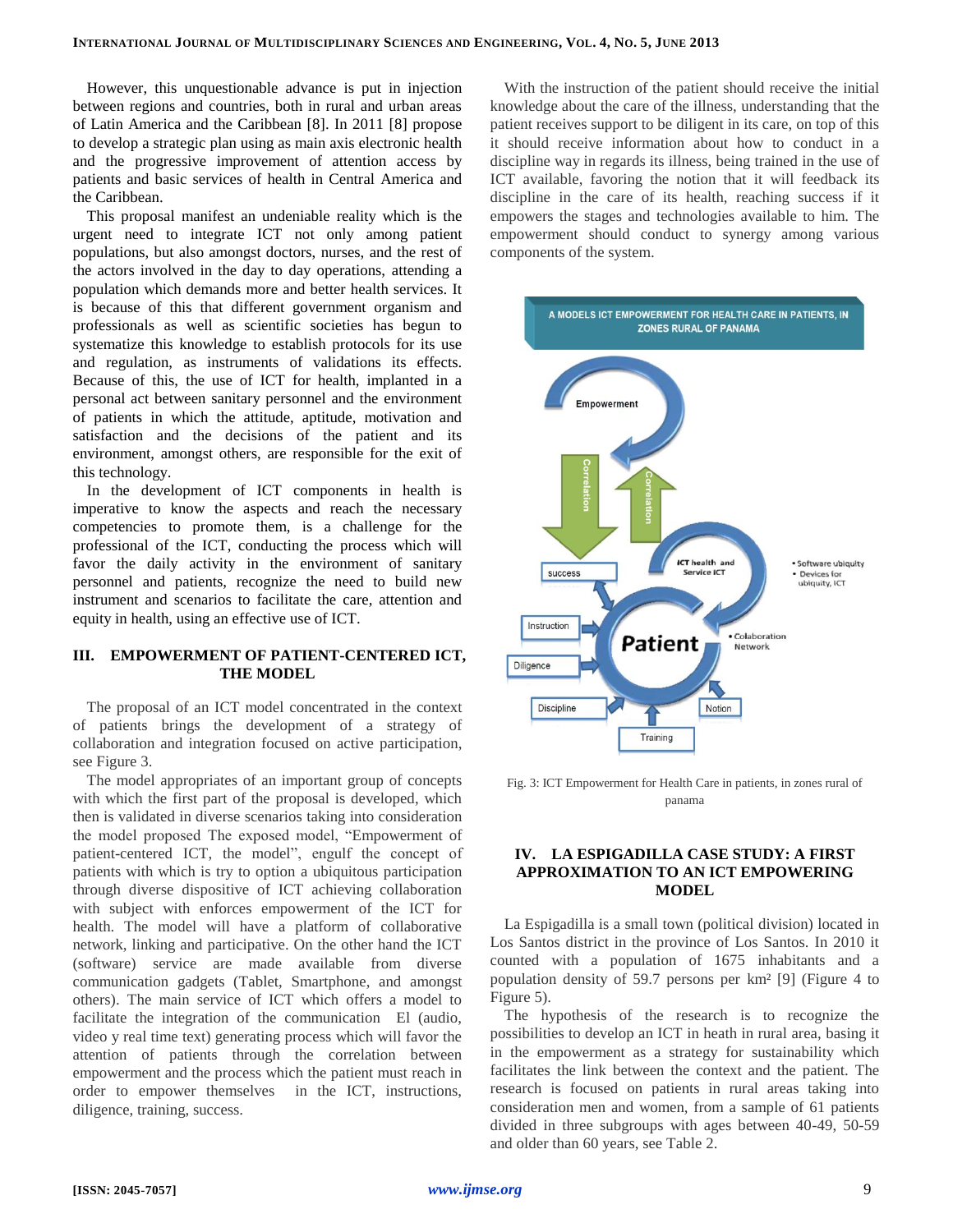

Fig. 4: Application process in the Espigadilla interviews



Fig. 5: Interviews using the Espigadilla

| <b>Patients</b> | Groups               | ಕೆ | $rac{4}{4}$ | $50 - 59$      | Λ<br>ತಿ |
|-----------------|----------------------|----|-------------|----------------|---------|
|                 | Sex Female (F)       | 31 |             | 9              | 15      |
|                 | Sexo Male (M)        | 30 | 8           | 10             | 12      |
| Overview        | Nothing<br>Schooling | 8  |             | 3              |         |
|                 | Elementary<br>School | 42 | 6           | 13             | 23      |
|                 | High School          |    | 5           | $\overline{c}$ |         |
|                 | University           | 4  | 3           |                |         |

On top of this, four subgroups are obtained to present aspect of education of the persons completing the interview concerning identifying the groups of patients and its potential to use devices as (Smartphone, Tablets and other devices). Besides participating in the modeling of different software components for alarm systems health patient, patient help online, network collaboration, control systems y diabetes care, high pressure and any other type of chronic disease such as lung diseases, cancer and even tropical diseases. The analysis of data gathered from a group of 61 patients in this rural area, only the 11% knows of has used a computer, as a tool to extract information about health care. Meanwhile 89% has never used a computer. The reach of these responses allows identifying the existences of a mark digital breach in rural areas.

Another question of the interview was the frequency with which a computer is used, to which the group answered: occasionally 57%, sometimes 14% y all day 29%. Similarly, it was ask if it will be willing to use a USB device or any other device to storage its medical story; 85% agreed, 9% did not agreed, 2% were not interested and 4% did not answered. This demonstrates the level of penetration of ICT in regards the use of information storage devices and the integration of it in personal clinical data history. When consulted, if interested to use a devices to monitor its health from home for diabetes care, hypertension or heart diseases 89% agreed, 5% did not agreed, 2% did not answered, 4% did was not interested. Marking the interest of patients to used ICT for health care penetrating the individual space of the patient.

Another question was the use of mobile phones, to which they answered 91% owns a cell phone meanwhile only 9% did not. Is particularly important, to acknowledge that if the patients have access to a communication asset, it could be possible to create software prototypes capable of modeling the reality of the patient and the care of its health through mobile devices as smart phones and other technologies. Finally the interview concludes asking about the use of the cell phone, to which the group answers: 30% occasionally, 14% once a week and 56% all the time. This shows that the penetration of mobile technologies is considerable, which encourages the development of projects to facilitate and empower a large number of patients. Therefore it is necessary the development of research centered in the new models of assistance (self-care combined patient monitoring), in which ICT will play an essential role.

### **V. CONCLUSIONS**

The results obtained from this research demonstrate that is necessary to start projects to develop ICT in rural areas and that these projects must be basis for patient health care. On top of this is important that the empowerment of ICT is fundamental in models in which the context in which patients participating rural areas are broadly analyzed. The ICT limitations in Central America are clear however it is necessary to continue developing proposal and models oriented toward making easier the day to day healthcare of millions of patients. It is also necessary to conduct more interviews and studies leading to make career choices in the field of tic and health in rural areas of Central America, having reference this investigation. The model that we present in this paper is validated on rural Panama and publications results. The project "sofias" is part of the many investigations that my research group "GISES: Research Group in health